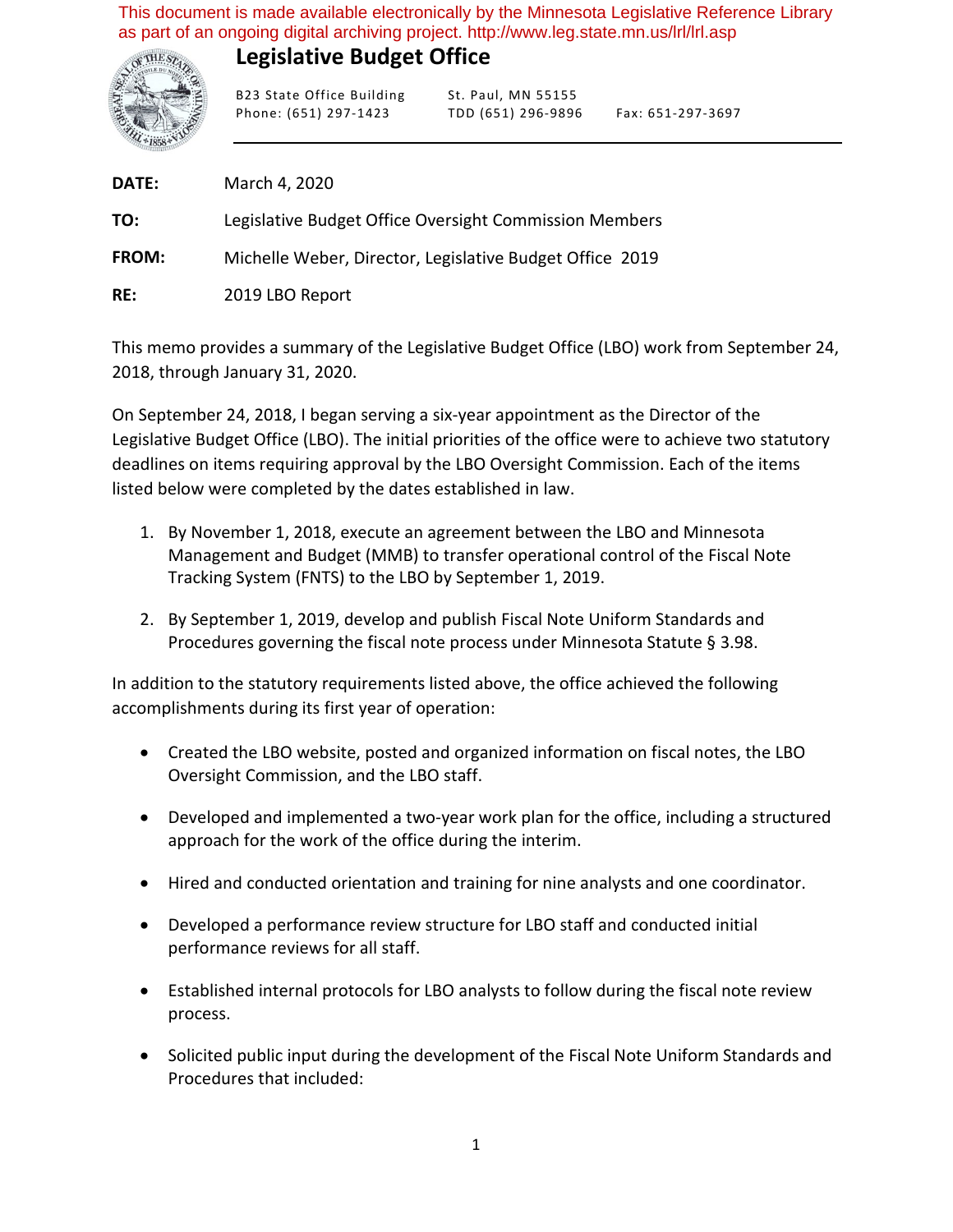- o survey feedback from 126 individuals.
- $\circ$  11 focus groups with 60 participants representing committee administrators, agency fiscal note coordinators, non-partisan fiscal staff, non-partisan research staff, MMB Budget Division staff, and agency chief financial officers.
- o a public comment opportunity for legislators, legislative staff, and agency staff.
- Met with each of the large agencies that complete fiscal notes to introduce them to their LBO analyst and learn about agency procedures for preparing fiscal notes.
- Managed the preparation and logistics of eight LBO Oversight Commission meetings.
- Worked with House and Senate leadership staff to secure short-term office space in the basement of the State Office Building and establish a commitment for long-term office space in the 525 Park building.
- Collaborated with MMB to implement the following changes to the fiscal note tracking system (FNTS):
	- o Added the LBO analyst role and new reports for the LBO.
	- o Created the MMB executive budget officer role.
	- o Ensured publication of completed fiscal notes within 24-hours (as required by statute).
	- o Made a direct link available to the Office of the Revisor's website to directly link o completed fiscal notes.
- Requested and participated in introductory meetings with finance committee chairs.
- Finalized the mission, vision, and values of the office.
- Developed an approach and timeline for responding to local impact notes, including identifying contacts within local entities to assist in the preparation of notes.
- Conducted an analysis of the strengths, weaknesses, opportunities, and threats (SWOT) for the office and developed risk mitigation strategies.
- Published a fiscal note user guide, established a training curriculum, and delivered training to approximately 70 individuals.
- Identified primary back-ups within the LBO to ensure continuity of work.
- Built staff expertise in policy areas by engaging in the following activities: